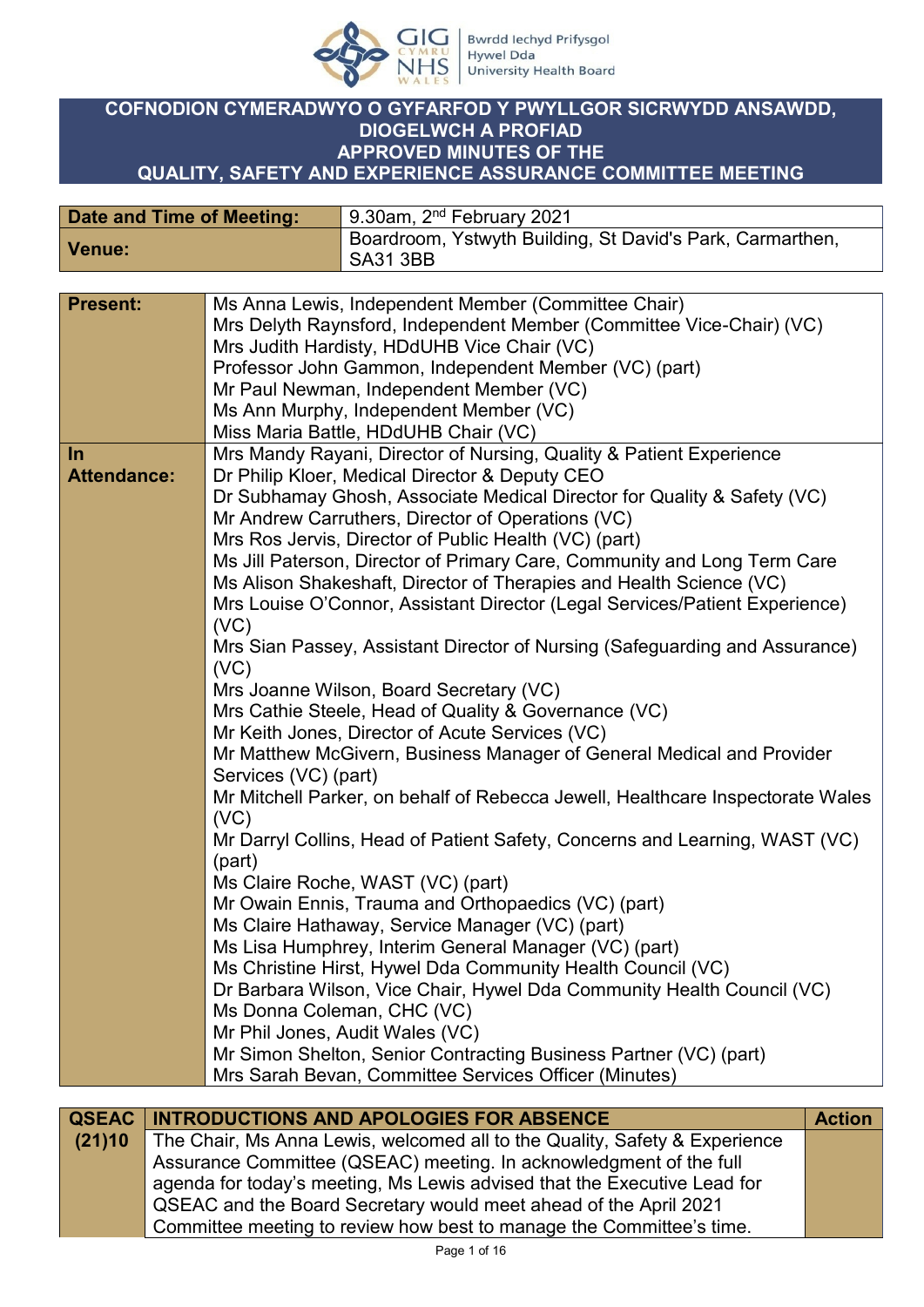|  | Ms Lewis informed Members of the following amendments to the agenda:<br>- Item 1.6 Primary Care Presentation and item 2.3 Penally Camp Update<br>to be delivered as one item;<br>- Item 3.7 Sustainability Plan for Family Liaison Officers will now be a<br>verbal update<br>- Item 3.8 PREVENT and CONTEST Update will be deferred. |  |
|--|---------------------------------------------------------------------------------------------------------------------------------------------------------------------------------------------------------------------------------------------------------------------------------------------------------------------------------------|--|
|  | Considering that reports have been circulated to Members prior to the<br>meeting, Ms Lewis requested those presenting to focus their time on<br>responding to questions from Members rather than going through the reports<br>in detail.<br>It was also proposed that, if appropriate, the In-Committee agenda item may               |  |
|  | be covered under Any Other Business.<br>No apologies for absence were received.                                                                                                                                                                                                                                                       |  |

|        | <b>QSEAC   DECLARATIONS OF INTERESTS</b>      |  |
|--------|-----------------------------------------------|--|
| (21)11 | There were no declarations of interests made. |  |
|        |                                               |  |

| QSEAC MINUTES AND MATTERS ARISING FROM THE MEETING HELD ON 1ST<br>$(21)12$ DECEMBER 2020 AND 14 <sup>TH</sup> JANUARY 2021 |  |
|----------------------------------------------------------------------------------------------------------------------------|--|
| <b>RESOLVED</b> - that the minutes of the meetings of the Quality, Safety and                                              |  |
| Experience Assurance Committee (QSEAC) held on 1 <sup>st</sup> December 2020 and                                           |  |
| $14th$ January 2021 be approved as a correct record.                                                                       |  |

|                 | <b>QSEAC   TABLE OF ACTIONS FROM THE MEETING HELD ON 1ST DECEMBER</b>         |
|-----------------|-------------------------------------------------------------------------------|
| $(21)13$   2020 |                                                                               |
|                 | An update was provided on the Table of Actions from the meeting held on $1st$ |
|                 | December 2020 with no further updates or actions required.                    |

| <b>QSEAC</b> | ANNUAL REVIEW OF QSEAC TERMS OF REFERENCE (TOR)                           |           |
|--------------|---------------------------------------------------------------------------|-----------|
| (21)14       | The Quality, Safety and Experience Assurance Committee Terms of           |           |
|              | Reference was presented to Members for review and approval. Ms Alison     |           |
|              | Shakeshaft enquired whether the membership had historically included the  |           |
|              | Assistant Director of Therapies and Health Sciences, acknowledging her    |           |
|              | attendance as Chair of the Operational Quality and Safety Sub-Committee   |           |
|              | (OQSESC). Mrs Joanne Wilson agreed to review and reinstate this post into |           |
|              | the membership if Members were in agreement.                              | <b>JW</b> |
|              | The Committee APPROVED the Quality, Safety and Experience Assurance       |           |
|              | Committee Terms of Reference, subject to the amendment proposed to the    |           |
|              | membership.                                                               |           |

|        | <b>QSEAC   PRIMARY CARE SERVICES STORY/PENALLY CAMP UPDATE</b>              |  |
|--------|-----------------------------------------------------------------------------|--|
| (21)15 | Ms Jill Paterson informed Members that the delivery of safe and appropriate |  |
|        | Primary Care services to the asylum seekers at Penally Camp has been        |  |
|        | complex and exacting and continues to be challenging on many levels. This   |  |
|        | challenge has been further compounded by the scale of works and measures    |  |
|        | required to make the facilities and accommodation minimally compliant with  |  |
|        | Infection Prevention and Control (IP&C) measures, and in particular, for    |  |
|        | COVID-19.                                                                   |  |
|        |                                                                             |  |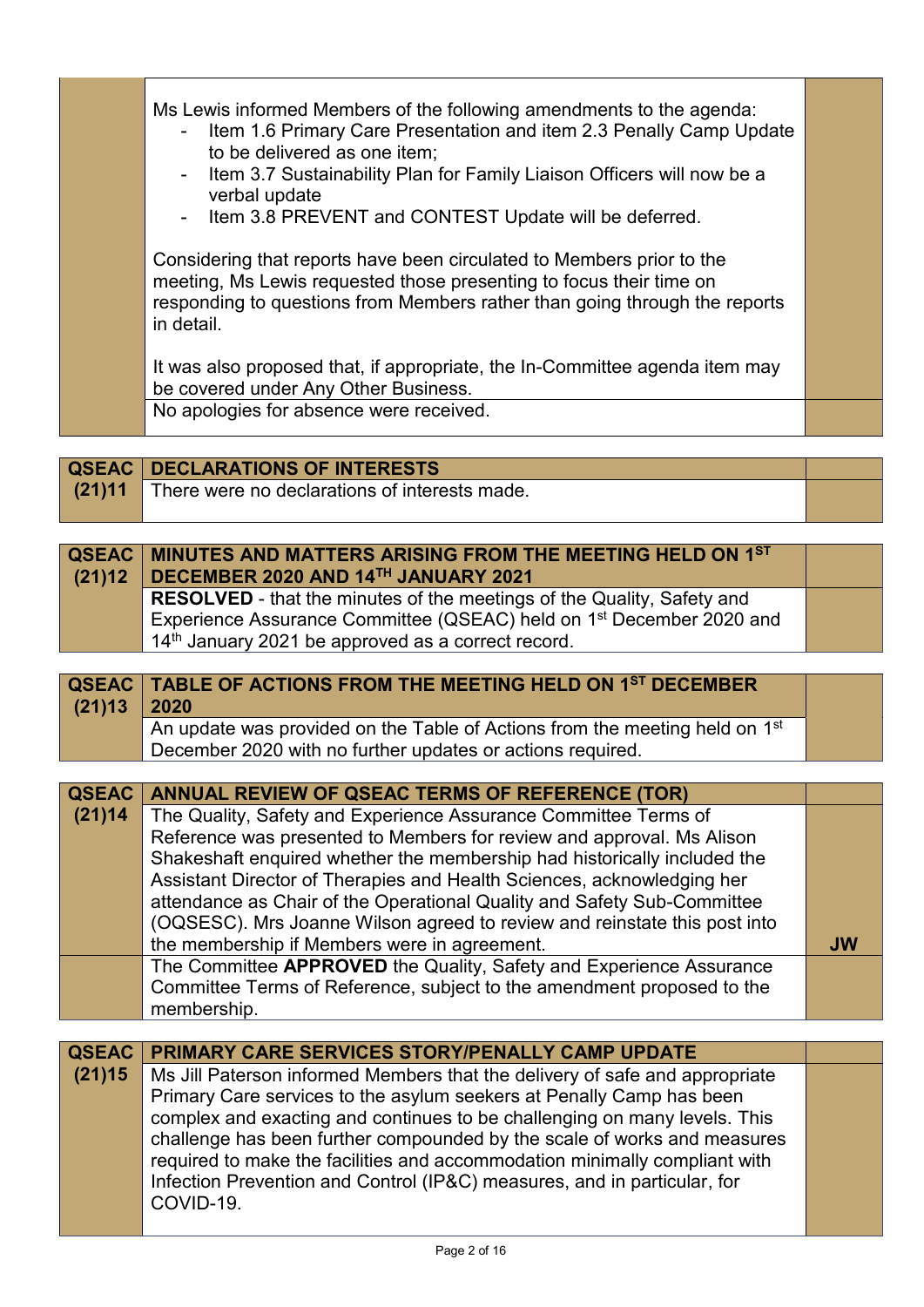Ms Paterson further informed Members that significant concerns regarding safety continue to be expressed by the local community as well as camp residents. Concerns on the accountability and governance of Clearsprings, a private company providing asylum accommodation services to the Home Office (HO), have been raised with the HO at a meeting with the Health Board and stakeholders including the Local Authority and Police, local politicians and Welsh Government (WG). It has been made clear that enforcement of IP&C and COVID-19 measures are the responsibility of the HO and Clearsprings.

Ms Paterson introduced a BBC video clip providing insight into the environment and issues experienced at the Penally camp. Ms Patterson advised that residents have recently been able to spread out to ensure social distancing, however certain residents are refusing to move from a bubble of 6 to a bubble of 4 within their accommodation.

Mr Matt McGivern presented an overview of the services provided at the camp, including core General Medical Services (GMS); emergency dental services; initial assessments, which includes Blood Borne Viruses (BBV) screening; initial mental health assessments carried out by the Local Primary Mental Health Team; and phlebotomy services.

Mr McGivern informed Members that out of the 179 residents, only 5 residents had received initial assessments prior to arrival at the camp. A pathway has been implemented for the Community Mental Health Team (CMHT) and the Local Primary Mental Health Team due to the high volume of referrals into the system.

Mr McGivern highlighted the invaluable support received from Safeguarding, IPC and Emergency Planning teams within the Health Board, and the positive links with clinics such as Cardiff Health Access Practice (CHAP), which has been vital in providing information on ailments not necessarily witnessed before in the Hywel Dda area. Given that certain illnesses are dependent upon the countries through which residents have travelled, CHAP has mapped out the relevant bacteria to test and how to treat such illnesses. Mr McGivern also highlighted the psychological wellbeing sessions that have been provided for the GMS team themselves. However, mental health issues for the residents have been acute due to the challenging journey they have faced, and they have been able to build up trust with the team involved to discuss such issues. It was noted that a trend, recently identified, has been the disclosure of mental health issues as a means of leaving the Penally site and into other, more favourable, accommodation.

Mr McGivern informed Members that the team has developed a close-knit working group with Clearsprings, however one of the main challenges has been managing service user expectations as they are unlikely to have a good understanding of how the NHS works and an understanding of the waiting list process; language barriers and access to interpretation services can also be problematic.

In conclusion, Mr McGivern highlighted the steep learning curve experienced by the team involved, who have worked to ensure the best care is provided for residents, which has been both logistically and emotionally challenging. However, the end result is a service of which the team is proud, and which is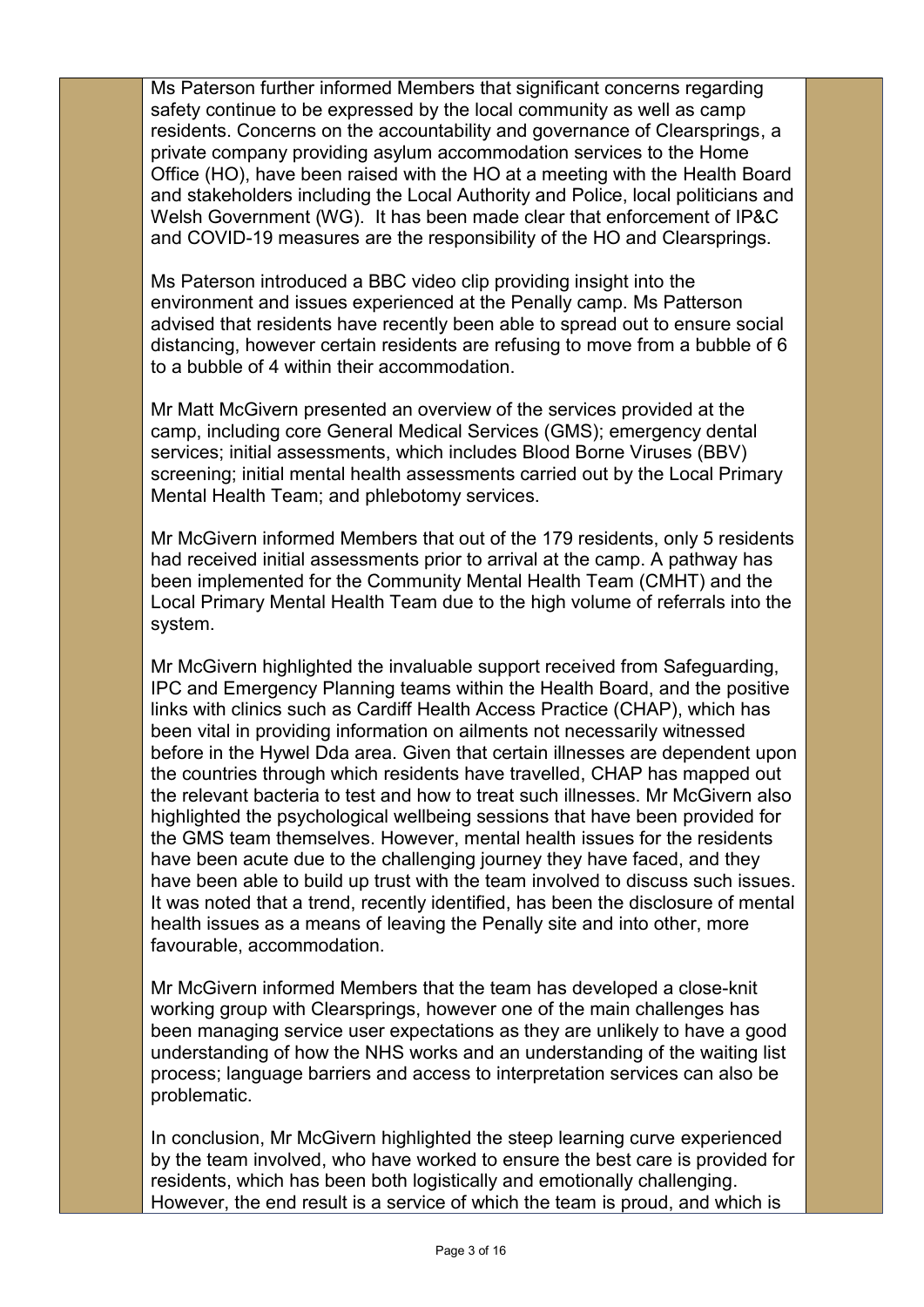leading the way should the utilisation of sites such as Penally become commonplace in the housing of asylum seekers.

Miss Maria Battle offered her heartfelt thanks to the team involved for their phenomenal caring and compassionate achievement, which was echoed by all Members of the Committee.

Mrs Delyth Raynsford queried how the learning thus far could be disseminated and Mr McGivern responded that it has been a gradual process of approaching the appropriate directorates, for example Mental Health and Learning Disabilities (MHLD), to ensure that already stretched services can accommodate the needs of the camp population. Communication with primary care colleagues in the area, as well as the general public, i.e. GP surgery patients, has also been an imperative.

Mr Paul Newman enquired whether the team has been able to maintain contemporaneous records of the issues encountered and communicated the extent of those issues to the HO. Mr McGivern confirmed that operational meetings are held with Clearsprings and organisations on site with a weekly update submitted to the HO. There are also links with WG and local representatives in the HO. Internally, all incidents are recorded on DATIX. Mr McGivern also advised that all residents are registered as permanent patients within the GP surgery to ensure they have an NHS number.

# *Ms Lisa Humphrey joined the Committee meeting*

Miss Battle expressed her disappointment with the HO's treatment of people as human beings and the poor response to repeatedly raised concerns regarding COVID-19 compliance and the availability of initial health assessments on resident's arrival.

Miss Battle enquired whether there are plans to close the Penally camp, recognising that its use is not due to an increase in immigration but a lack of pace in processing asylum claims from the HO. Ms Paterson responded that the HO has confirmed there are no plans to close the site, adding that the number of residents has decreased due to lockdown and dispersal accommodation. Ms Paterson informed Members that, should the site continue to operate after March 2021, planning permission would need to be approved.

In conclusion, Ms Lewis thanked Mr McGivern and Ms Paterson for the presentation and expressed satisfaction that the Committee had received assurance surrounding the provision of services to the camp, noting that concerns regarding the suitability of the camp remain on the Board's agenda in a clear and transparent way.

# *Mr Matthew McGivern left the Committee meeting*

*Ms Claire Roche and Mr Darryl Collins joined the Committee meeting* The Committee **NOTED** the Primary Care Services Story and Update on Penally Camp report and the continuing challenges experienced in providing these services and **RECEIVED ASSURANCE** on the services provided to the asylum seekers residing in the camp.

**CORPORATE RISKS ASSIGNED TO QSEAC**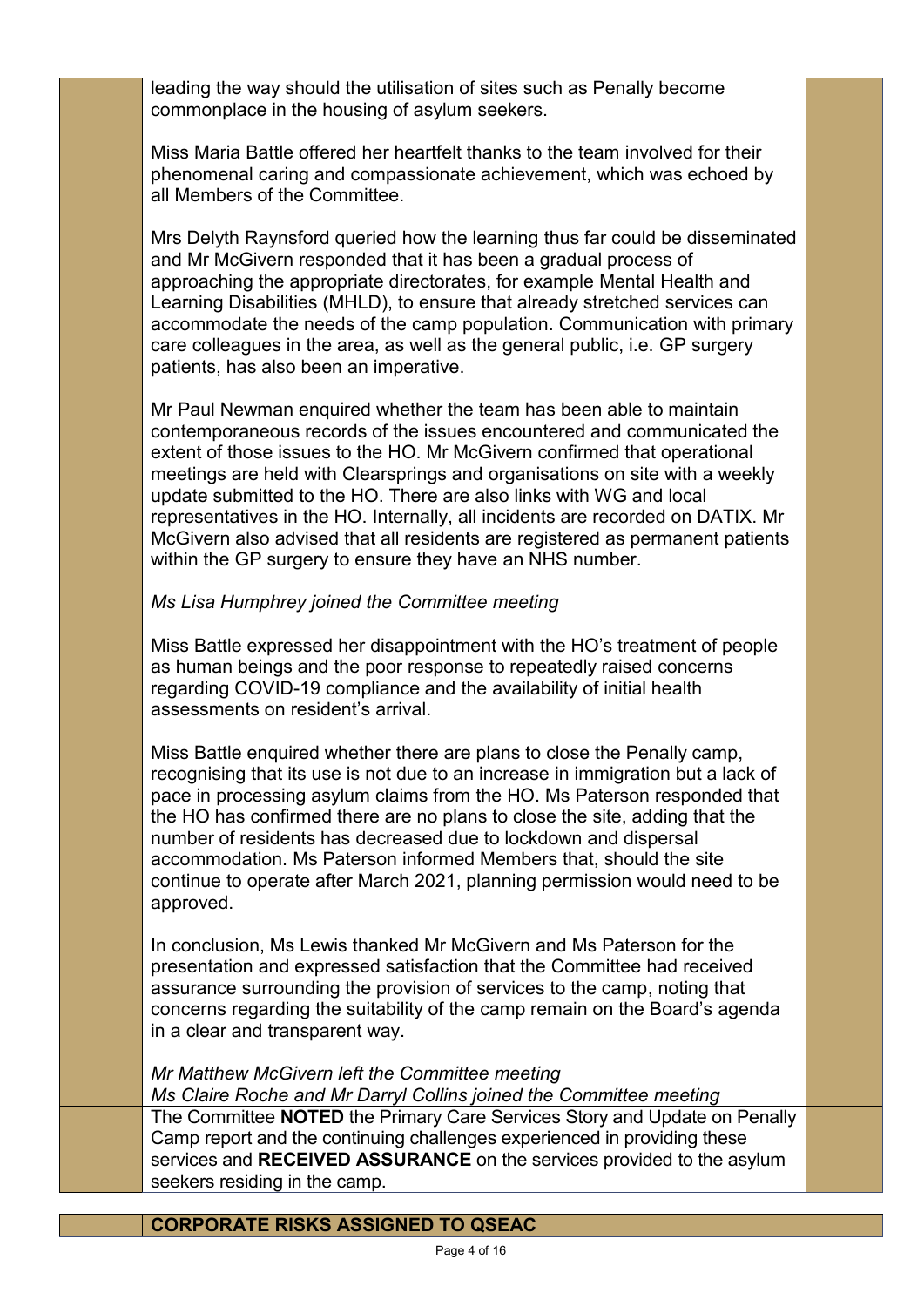| <b>QSEAC</b><br>(21)16 | The Corporate Risks Assigned to QSEAC report was presented to Members,<br>and Ms Lewis invited comments on the new risks detailed within the report.                                                                                                                                                                                                                                                                                                                                                                                                                                                                                                                                                                                                                                                                                                                                                                                                                                                                         |              |
|------------------------|------------------------------------------------------------------------------------------------------------------------------------------------------------------------------------------------------------------------------------------------------------------------------------------------------------------------------------------------------------------------------------------------------------------------------------------------------------------------------------------------------------------------------------------------------------------------------------------------------------------------------------------------------------------------------------------------------------------------------------------------------------------------------------------------------------------------------------------------------------------------------------------------------------------------------------------------------------------------------------------------------------------------------|--------------|
|                        | Ms Shakeshaft highlighted that Risk 1017 should be assigned to the Director<br>of Therapies and Health Science and that Risk 1032 should be assigned to<br>the Director of Operations.                                                                                                                                                                                                                                                                                                                                                                                                                                                                                                                                                                                                                                                                                                                                                                                                                                       |              |
|                        | In relation to Risk 1032, Ms Lewis noted the lack of detail regarding the impact<br>on patients from delays to assessment and diagnosis for MHLD and queried<br>how those awaiting assessment are monitored. Mr Andrew Carruthers<br>responded that there are constraints on space and a degree of patient anxiety<br>in using virtual methods of assessment and diagnosis. Members agreed that<br>further assurance on how this risk is mitigated is required.                                                                                                                                                                                                                                                                                                                                                                                                                                                                                                                                                              | <b>AC</b>    |
|                        | Mrs Judith Hardisty enquired whether there have been any developments in<br>sourcing alternative locations for the Autism Spectrum Disorder (ADS)<br>memory clinics, as the premises in Aberystwyth are remote from the hospital<br>site, and there are currently a number of sites not being utilised due to an<br>increasing number of employees working from home. Mr Carruthers advised<br>that although discussions had been held with WG, rent rates appear<br>exorbitant, therefore work is ongoing with the accommodation team to<br>increase clinical capacity within these services. Mrs Hardisty informed<br>Members of previous discussions with the Minister for Mental Health,<br>Wellbeing and Welsh Language and agreed to discuss further with Mr<br>Carruthers outside of the Committee meeting. Ms Lewis offered her support<br>as Committee Chair in the discussions.                                                                                                                                    | <b>JH/AC</b> |
|                        | In relation to Risk 1017, Mr Newman sought further information on the<br>planning of the Test, Trace and Protect (TTP) programme post pandemic. Ms<br>Shakeshaft responded that although there have been major improvements in<br>performance, the risk score remains, as there may be future issues with<br>testing which is being led by the Department of Health and Social Care and<br>therefore not being under the control of the Health Board. Ms Shakeshaft<br>advised Members that, with a reduction in prevalence and strengthening of the<br>TTP system and lateral flow testing, the risk is less of a concern, nevertheless,<br>now is not the appropriate time to reduce the risk. Mrs Ros Jervis provided<br>assurance on the robust nature of the TTP programme advising that a<br>coordinated regional response is monitored daily to keep abreast of pockets of<br>infection. Mrs Jervis added that there are currently no plans to change the<br>support and infrastructure within community-based teams. |              |
|                        | Referring to the closed and de-escalated risks, Mrs Wilson highlighted the<br>inappropriate wording attributed to the rationale behind the de-escalation of<br>Risk 733. While the risk is still a priority for the Health Board, it has been<br>moved from the Corporate Risk Register to the Director of Therapies and<br>Health Science register. Ms Shakeshaft assured Members that a joint<br>Designated Education Clinical Lead Officer (DECLO) with Swansea Bay<br>University Health Board (SBUHB) and Powys Teaching Health Board has<br>been appointed.                                                                                                                                                                                                                                                                                                                                                                                                                                                             |              |
|                        | In relation to Risk 810, Professor John Gammon expressed concern that the<br>risk had been closed as it relates to poor quality of care within the<br>unscheduled care pathway which should continue to be a risk for this<br>Committee and not aligned to the People, Planning and Performance                                                                                                                                                                                                                                                                                                                                                                                                                                                                                                                                                                                                                                                                                                                              |              |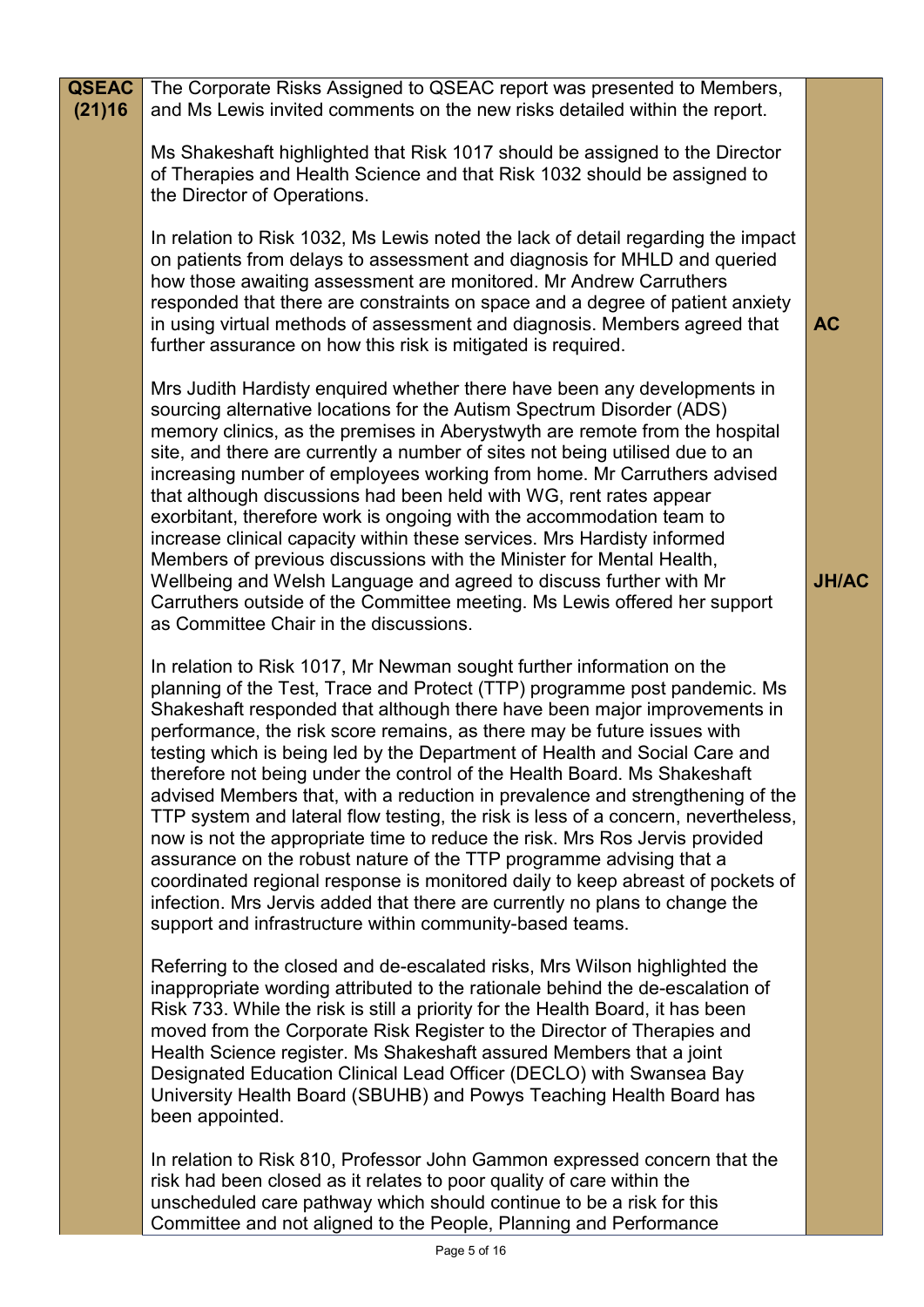|                        | Assurance Committee (PPPAC). Whilst understanding Professor Gammon's<br>concern, Mr Carruthers advised that, although there is a quality of care risk, it<br>has been identified as a single risk rather than overlapping alignment to both<br>Committees. Professor Gammon sought clarity on whether PPPAC is<br>expected to consider the risk holistically, over and above what the Committee<br>is expected to review. Mrs Wilson responded that the risk can be re-<br>considered to determine to which Committee it should be aligned,<br>nevertheless, the risk needs to be considered as a whole to avoid it slipping<br>through any gaps. Mrs Mandy Rayani assured Members that where risks<br>overlap Committees which would be more appropriately aligned to QSEAC,<br>these can be referred to QSEAC as appropriate.<br>Referring to the risks where scores had been either increased or decreased,<br>Ms Lewis queried the deterioration of Risk 684 and the barriers that are<br>preventing progress on the replacement programme for radiology equipment.<br>Mr Carruthers responded that the increase in risk score reflects the number of<br>equipment items that have not been replaced. Mr Carruthers informed<br>Members that whilst bids have been submitted to WG, no confirmation of<br>funding has been forthcoming. The implementation of schemes such as the<br>MRI scanner at Withybush General Hospital (WGH) has encountered<br>challenges with contractors as a result of COVID-19 restrictions. Ms Lewis<br>enquired whether WG is aware that this risk is now RAG rated red due to<br>awaiting funding confirmation, and whether there is anything further that could<br>be undertaken to expedite the bid. Mr Carruthers responded that WG is aware<br>that the risk score has increased and assured Members that this would<br>continue to be flagged via the Capital process. Ms Lewis recommended that<br>the risk be escalated to Board via the Committee update report, including a<br>caveat of the measures taken with ongoing discussions with WG.<br>The Committee RECEIVED ASSURANCE that:<br>All identified controls are in place and working effectively.<br>$\bullet$<br>All planned actions will be implemented within stated timescales and<br>will reduce the risk further and/or mitigate the impact, if the risk<br>materialises.<br>The Committee <b>NOTED</b> that further assurance is required for Risk 1032 on<br>how this risk is mitigated. | <b>AL/MR</b> |
|------------------------|------------------------------------------------------------------------------------------------------------------------------------------------------------------------------------------------------------------------------------------------------------------------------------------------------------------------------------------------------------------------------------------------------------------------------------------------------------------------------------------------------------------------------------------------------------------------------------------------------------------------------------------------------------------------------------------------------------------------------------------------------------------------------------------------------------------------------------------------------------------------------------------------------------------------------------------------------------------------------------------------------------------------------------------------------------------------------------------------------------------------------------------------------------------------------------------------------------------------------------------------------------------------------------------------------------------------------------------------------------------------------------------------------------------------------------------------------------------------------------------------------------------------------------------------------------------------------------------------------------------------------------------------------------------------------------------------------------------------------------------------------------------------------------------------------------------------------------------------------------------------------------------------------------------------------------------------------------------------------------------------------------------------------------------------------------------------------------------------------------------------------------------------------------------------------------------------------------------------------------------------------------------------------------------------------------------------------------------------------------------------------------------------------------------------------------------------------------------------------------------------------|--------------|
|                        | The Committee <b>SUPPORTED</b> the escalation of Risk 684 to Board via the<br>Committee Update Report.                                                                                                                                                                                                                                                                                                                                                                                                                                                                                                                                                                                                                                                                                                                                                                                                                                                                                                                                                                                                                                                                                                                                                                                                                                                                                                                                                                                                                                                                                                                                                                                                                                                                                                                                                                                                                                                                                                                                                                                                                                                                                                                                                                                                                                                                                                                                                                                               |              |
|                        |                                                                                                                                                                                                                                                                                                                                                                                                                                                                                                                                                                                                                                                                                                                                                                                                                                                                                                                                                                                                                                                                                                                                                                                                                                                                                                                                                                                                                                                                                                                                                                                                                                                                                                                                                                                                                                                                                                                                                                                                                                                                                                                                                                                                                                                                                                                                                                                                                                                                                                      |              |
| <b>QSEAC</b><br>(21)17 | <b>RISK 633 CANCER PATHWAY</b><br>Ms Lewis requested that Ms Lisa Humphrey focus on providing Members<br>with an update on the improvement actions that have been implemented to<br>mitigate the risk of the impact of COVID-19 on meeting the 75% Single<br>Cancer Pathway (SCP) target by March 2022.                                                                                                                                                                                                                                                                                                                                                                                                                                                                                                                                                                                                                                                                                                                                                                                                                                                                                                                                                                                                                                                                                                                                                                                                                                                                                                                                                                                                                                                                                                                                                                                                                                                                                                                                                                                                                                                                                                                                                                                                                                                                                                                                                                                              |              |
|                        | Ms Humphrey advised Members that increasing surgical capacity during the<br>recovery phase had been successful at the start of the pandemic. This was<br>as a result of capacity secured at Werndale Hospital, implementation of a<br>green pathway at Prince Philip Hospital (PPH), capacity at Bronglais General<br>Hospital (BGH) and WGH, and collaboration with tertiary services.                                                                                                                                                                                                                                                                                                                                                                                                                                                                                                                                                                                                                                                                                                                                                                                                                                                                                                                                                                                                                                                                                                                                                                                                                                                                                                                                                                                                                                                                                                                                                                                                                                                                                                                                                                                                                                                                                                                                                                                                                                                                                                              |              |
|                        | Ms Humphrey informed Members that there had been no surgical backlog up                                                                                                                                                                                                                                                                                                                                                                                                                                                                                                                                                                                                                                                                                                                                                                                                                                                                                                                                                                                                                                                                                                                                                                                                                                                                                                                                                                                                                                                                                                                                                                                                                                                                                                                                                                                                                                                                                                                                                                                                                                                                                                                                                                                                                                                                                                                                                                                                                              |              |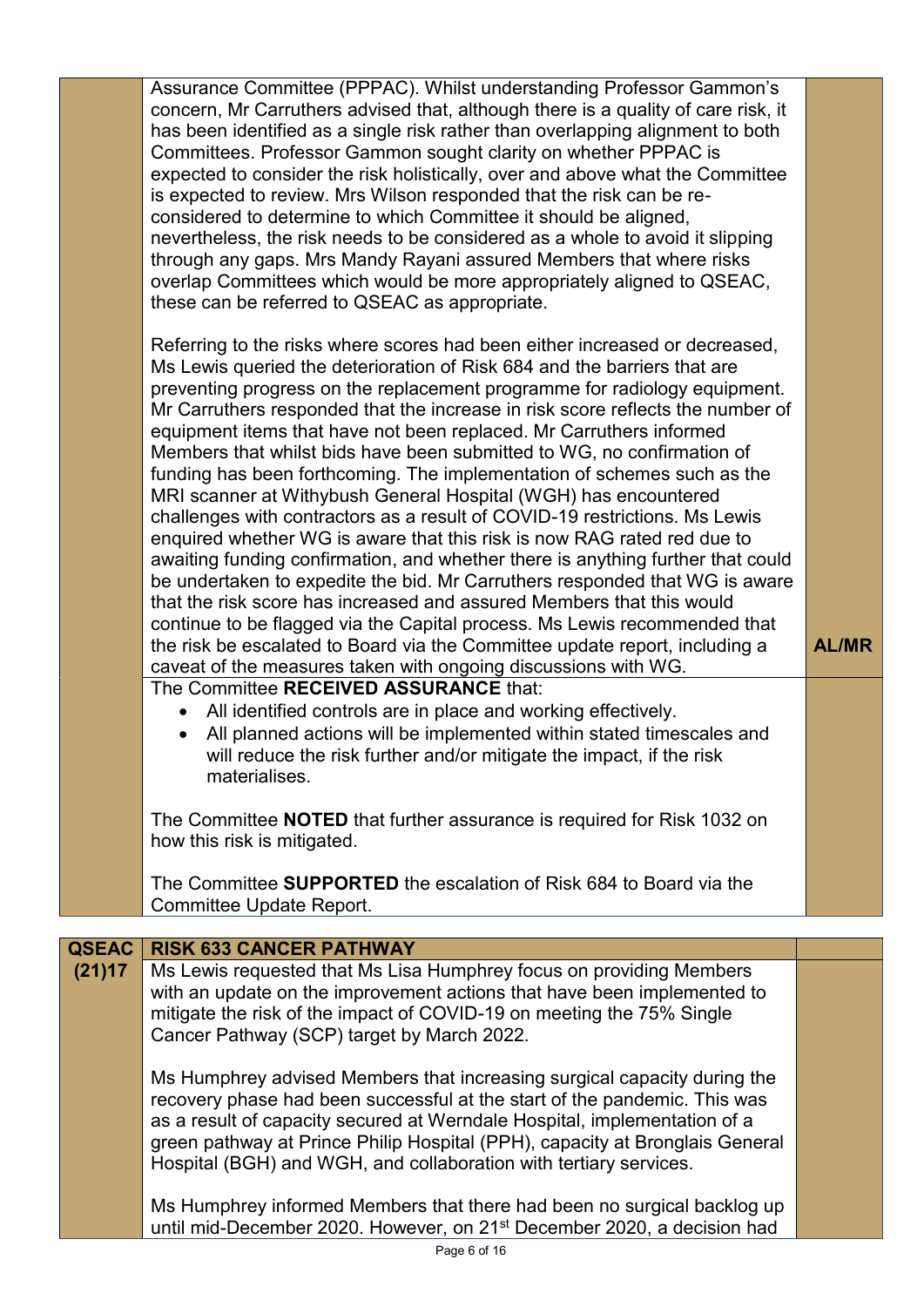been taken to pause all elective cancer surgery, except for life-saving surgery for 4 weeks due to the impact of COVID-19 on staffing. Ms Humphrey assured Members that operational and clinical teams prioritised patients due for surgery to ensure that the highest priority patients would be treated first when surgery recommenced. Surgery commenced in Werndale Hospital on 18<sup>th</sup> January 2021. The Head and Neck pathway commenced in Glangwili General Hospital (GGH) and Breast and Gynaecology surgery commenced in BGH. Ms Humphrey informed Members that the green pathway has been re-established in PPH, and Breast and Gynaecology surgery has returned to PPH this week.

Ms Humphrey informed Members of plans to establish a Post Anaesthetic Care Unit (PACU) at PPH by  $8<sup>th</sup>$  March 2021 to provide intermediate care, with a view to establishing a similar model in WGH and GGH for ENT and Ophthalmic patients.

### *Mr Ian Bebb and Mr John Evans joined the Committee meeting*

In relation to tertiary cancer pathway waits, Ms Humphrey advised Members that the Health Board is liaising with SBUHB on a recovery plan in terms of capacity.

Members noted that capacity in diagnostic pathways has been reduced as a result of the impact of COVID-19 on response times, however, patients on suspected urgent pathways are now being seen within 2 weeks (previously this would have been within 7 days). Ms Humphrey informed Members that the biggest impact of COVID-19 has been on the Endoscopy pathway due to the aerosol generating nature of the treatment. Prior to the second outbreak of COVID-19, capacity had been at 50% overall. In December 2020, this reduced to 26% capacity as a result of one site being closed, other sites having to pick up additional referrals and staff being deployed. Ms Humphrey informed Members that the use of FIT10 (Faecal Immunochemical Test) screening in the management of endoscopy patients, by providing home testing kits to patients, has resulted in 33% of patients being discharged. Ms Humphrey further assured Members that the clinical team has worked hard to validate clinical lists, resulting in HDdUHB being the only Health Board in Wales to demonstrate a reduction in waiting lists. The success of FIT testing is currently being audited nationally. Mrs Hardisty enquired whether FIT testing would continue should the evaluation is positive. Ms Humphrey confirmed that it would continue and is expected to be introduced within primary care.

Ms Humphrey informed Members of proposals for a national framework for cancer harm reviews within NHS Wales, which considers the management of risks arising from, or associated with, long waits on a cancer pathway, with all patients receiving a clinical review.

In conclusion, Ms Lewis noted the impact of COVID-19 on the SCP and took assurance from the mitigating actions. Ms Lewis acknowledged the risk of the reintroduction of routine care on the ability to meet the 75% SCP target by March 2022. Mr Keith Jones highlighted that as we emerge from the pandemic, there will be a need to prioritise diagnostic capacity for those patients in urgent need, whilst considering the extent to which additional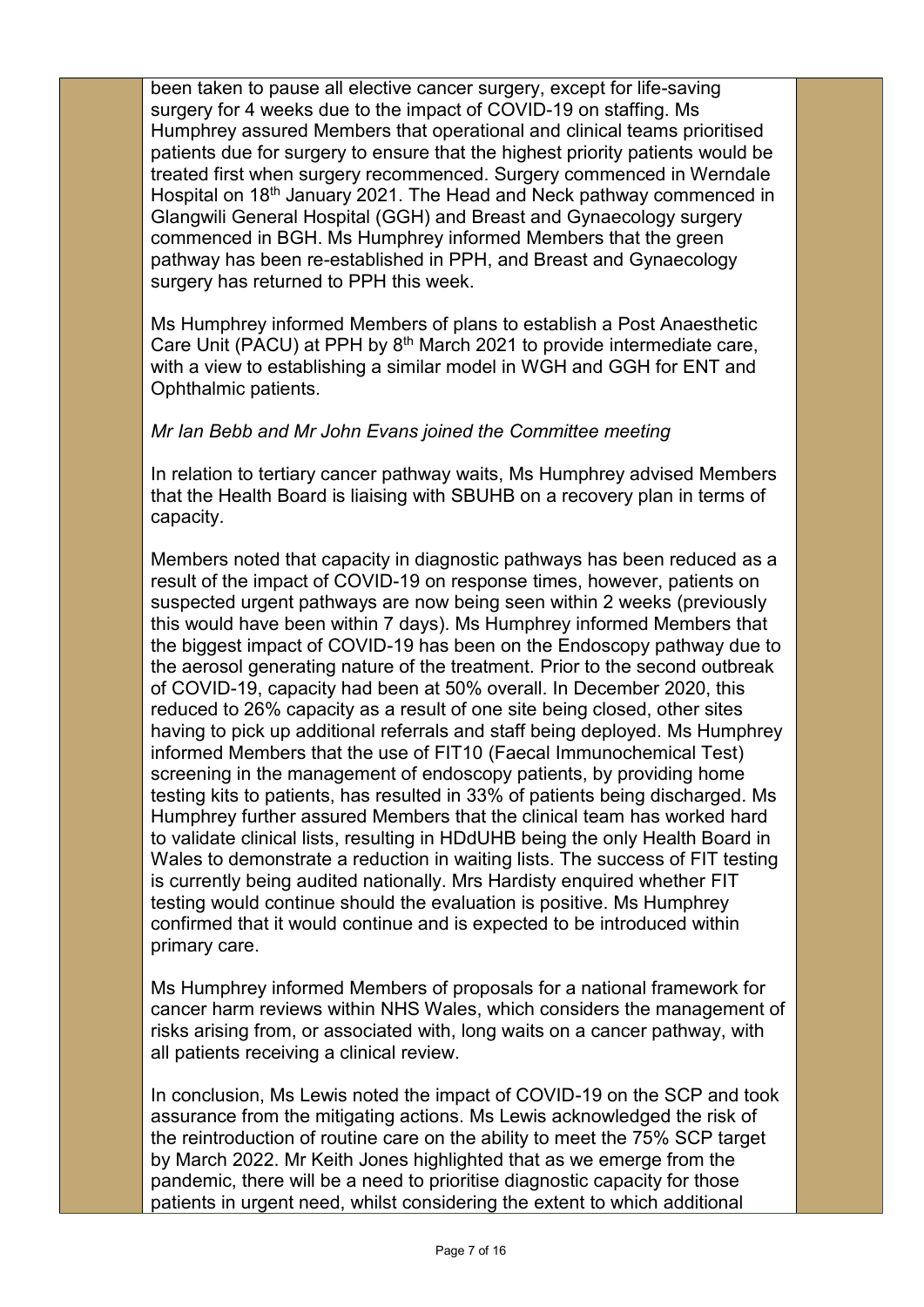|                        | restrictions may apply longer term. Members agreed that Risk 633 be<br>brought back to the Committee when ready for further discussio                                                                                                                                                                                                                                                                                                                                |  |
|------------------------|----------------------------------------------------------------------------------------------------------------------------------------------------------------------------------------------------------------------------------------------------------------------------------------------------------------------------------------------------------------------------------------------------------------------------------------------------------------------|--|
|                        | Mrs Rayani thanked the team involved for their hard work in recovering the<br>SCP position and implementing mechanisms to improve confidence around<br>the risks.                                                                                                                                                                                                                                                                                                    |  |
|                        | The Committee NOTED the Risk 633 - Cancer Pathway Update report and<br><b>RECEIVED ASSURANCE</b> that mitigating actions are in place, with a view to<br>revisiting progress at a future Committee meeting.                                                                                                                                                                                                                                                          |  |
| <b>QSEAC</b><br>(21)18 | THE IMPACT ON RESEARCH ACTIVITY OF REDIRECTION OF STAFF<br><b>RESOURCE, ETC TO THE OPERATIONAL PANDEMIC RESPONSE</b>                                                                                                                                                                                                                                                                                                                                                 |  |
|                        | Dr Philip Kloer provided a verbal update on the impact on research activity of<br>the redirection of staff to the operational pandemic response, informing<br>Members of the instruction and expectation from UK and Welsh Government<br>to prioritise COVID-19 research trials, which have been so important in<br>supporting the response to the pandemic                                                                                                          |  |
|                        | Dr Kloer further informed Members that research teams within HDdUHB have<br>been affected by COVID-19 related absences, with a 40-50% reduction in staff<br>capacity, therefore making it difficult to maintain performance levels, which are<br>monitored on a weekly basis.                                                                                                                                                                                        |  |
|                        | The Committee <b>NOTED</b> the update and conveyed their thanks to research<br>colleagues for their hard work.                                                                                                                                                                                                                                                                                                                                                       |  |
|                        |                                                                                                                                                                                                                                                                                                                                                                                                                                                                      |  |
|                        |                                                                                                                                                                                                                                                                                                                                                                                                                                                                      |  |
| <b>QSEAC</b><br>(21)19 | <b>WALES AMBULANCE NHS TRUST: INCIDENTS AND IMPACTS</b><br>Ms Claire Roche and Mr Darryl Collins presented the Wales Ambulance NHS<br>Trust (WAST): Incidents and Impacts slide set, which focused upon patient<br>safety and experience, particularly during the month of December 2020.<br>Referring Members' attention to slide 3, Mr Collins highlighted the<br>collaborative work ongoing on a monthly basis around incident profiles and<br>patterns of harm.  |  |
|                        | Members noted that in December 2020, 2000 patients had been brought into<br>hospital by WAST ambulances with half handed over within 15 minutes;<br>however, 417 patients waited 1-10 hours for handover. Mr Collins advised<br>Members that delays in handover impact upon the ability to respond to<br>patients waiting in the community. Data in the slide set identified that 157<br>patients awaited a primary response in the community of between 6-20 hours. |  |
|                        | Mrs Hardisty enquired where the responsibility lies for those patients who are<br>delayed in the hospital. Ms Roche responded that the issue of responsibility is<br>systemic across Wales and that in governance terms, clarity is required.                                                                                                                                                                                                                        |  |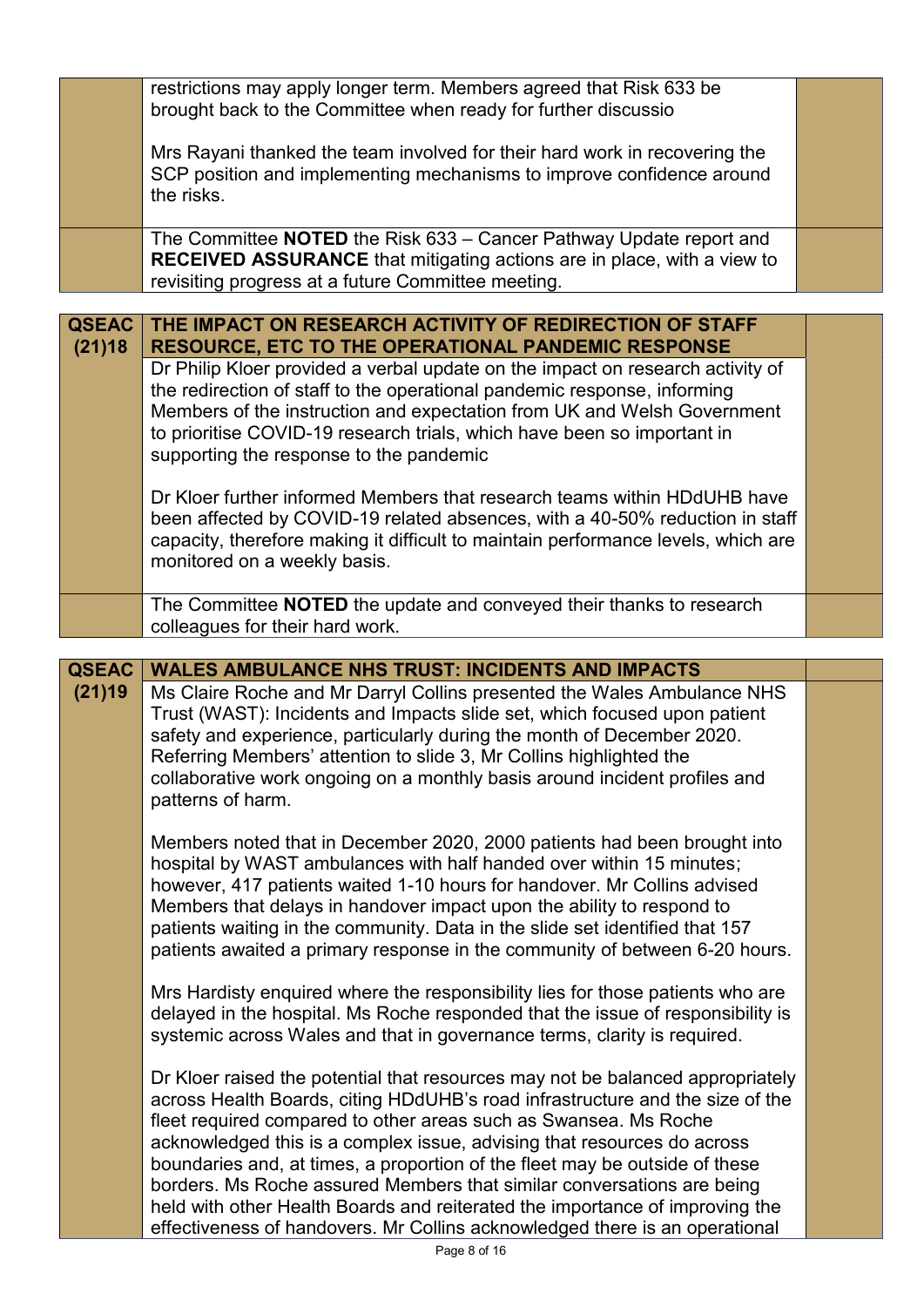|              | flow across boundaries, which operates within the constraints of the<br>red/amber/green categories and that flexibility to work in this manner is<br>imperative to respond to those patients in the greatest need.                                                                                                                                                                                                                                                                                                                                                                                                                                                                                                                                                                                                          |  |
|--------------|-----------------------------------------------------------------------------------------------------------------------------------------------------------------------------------------------------------------------------------------------------------------------------------------------------------------------------------------------------------------------------------------------------------------------------------------------------------------------------------------------------------------------------------------------------------------------------------------------------------------------------------------------------------------------------------------------------------------------------------------------------------------------------------------------------------------------------|--|
|              | Mrs Raynsford enquired whether a trend of increased delays is more visible in<br>rural and semi-rural areas, and whether suitable vehicles for the associated<br>terrain is available. Recognising that not one size fits all, Ms Roche advised<br>that the Director of Operations, WAST, is commencing work on a rural model<br>of care to consider alternative ways of working to better fit community needs.                                                                                                                                                                                                                                                                                                                                                                                                             |  |
|              | In conclusion, Ms Lewis thanked Ms Roche and Mr Collins for their<br>presentation and invited them to return later in the year to provide an update<br>on how initiatives are progressing.                                                                                                                                                                                                                                                                                                                                                                                                                                                                                                                                                                                                                                  |  |
|              | Ms Claire Roche and Mr Darryl Collins left the Committee meeting<br>The Committee NOTED the content of the Wales Ambulance NHS Trust<br>presentation.                                                                                                                                                                                                                                                                                                                                                                                                                                                                                                                                                                                                                                                                       |  |
|              |                                                                                                                                                                                                                                                                                                                                                                                                                                                                                                                                                                                                                                                                                                                                                                                                                             |  |
| <b>QSEAC</b> | <b>QUALITY AND SAFETY ASSURANCE REPORT</b>                                                                                                                                                                                                                                                                                                                                                                                                                                                                                                                                                                                                                                                                                                                                                                                  |  |
| (21)20       | Members were invited to pose questions on incidents data contained within<br>the Quality and Safety Assurance Report.                                                                                                                                                                                                                                                                                                                                                                                                                                                                                                                                                                                                                                                                                                       |  |
|              | Ms Lewis queried the high volume of under 18 admissions to mental health<br>wards and Mrs Rayani informed Members that this had been discussed with<br>mental health colleagues at a formal Quality Panel meeting held the previous<br>week, where confirmation had been received that all cases had been reviewed<br>and that each admission was in the best interest of the individual.                                                                                                                                                                                                                                                                                                                                                                                                                                   |  |
|              | In relation to pressure ulcers, Ms Lewis queried the significant number of<br>incident reporting without capturing whether these had been avoidable or<br>unavoidable. Mrs Cathie Steele confirmed that there are plans to standardise<br>the scrutiny process. Mrs Rayani added that, although there has been an<br>increase in the number of incidents reported, there has not been an increase<br>in the level of harm incurred.                                                                                                                                                                                                                                                                                                                                                                                         |  |
|              | In relation to access to specialist beds being severely compromised due to<br>COVID-19 restrictions at facilities, and patients occupying beds in areas that<br>they would not usually occupy, Mrs Steele responded that reduced specialist<br>beds and the closure of a unit have all impacted, however, occupants have<br>stayed the minimum amount of time before a community package of care or<br>more appropriate bed has become available. Mrs Hardisty highlighted the<br>importance of consideration of any escalation.                                                                                                                                                                                                                                                                                            |  |
|              | Mr Newman enquired whether the proportion of Putting Things Right cases is<br>the same as previously or increasing. Mrs Louise O'Connor confirmed that<br>numbers are currently the same, however would be closely monitored over the<br>next few months given the several COVID-19 related complaints for<br>investigation recently. Mrs Rayani agreed to liaise with Mrs Wilson regarding<br>an all Wales response to the likelihood of litigation as a consequence of<br>COVID-19, informing Members that 3 complaints had been received the<br>previous week relating to COVID-19 transmission. Mrs O'Connor assured<br>Members that this would be closely monitored. Mrs Steele advised that the<br>team is using the all Wales toolkit in the review of complaints and adopting the<br>issuance of a single response. |  |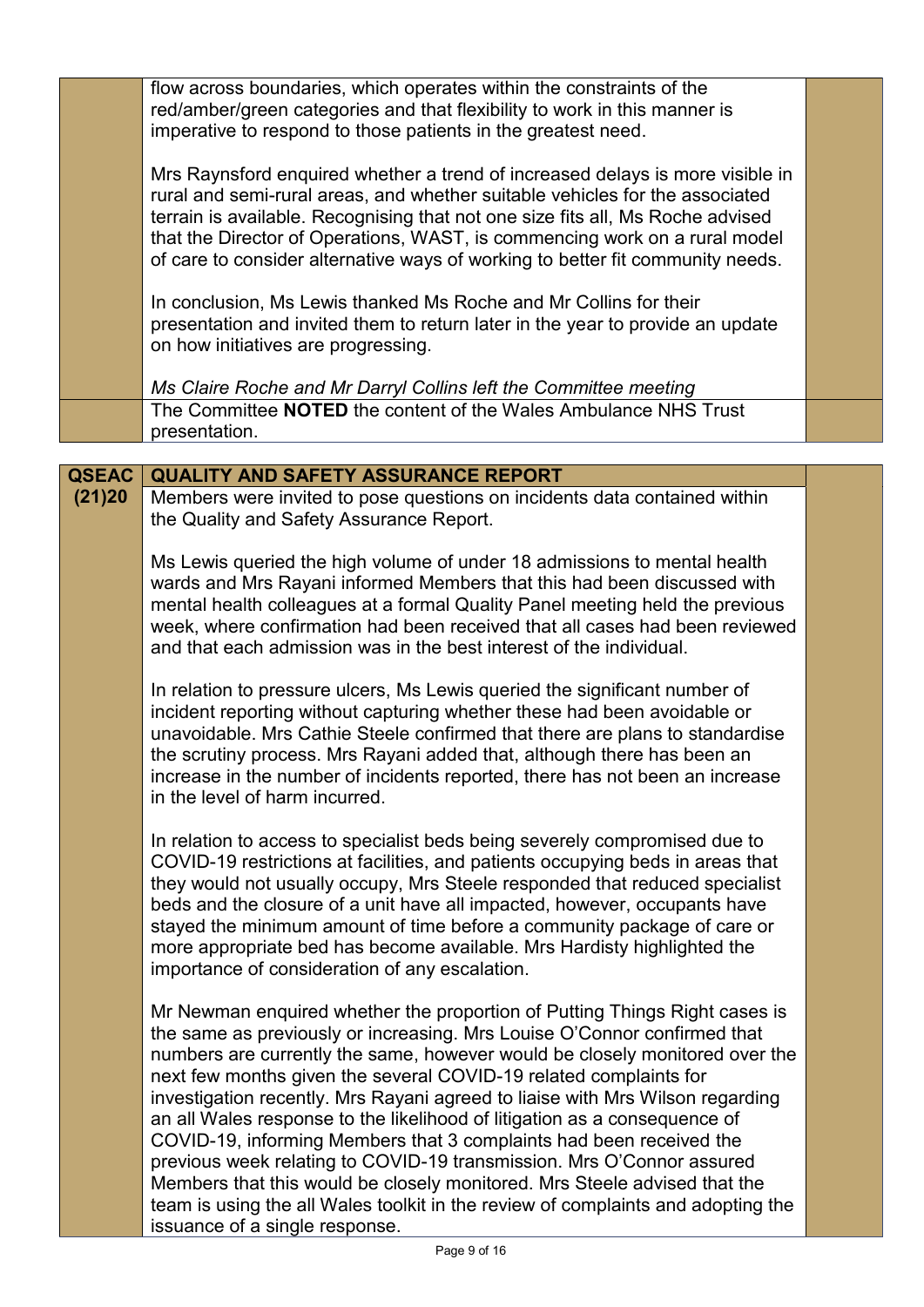|                        | Ms Lewis acknowledged Mrs Wilson's assurance that this would be further<br>discussed at the Board Seminar in April 2021.<br>The Committee NOTED the content of the Quality and Safety Assurance<br>Report and RECEIVED ASSURANCE that processes are in place to review<br>and monitor patient experience highlighted through incident reporting,<br>complaints and feedback mechanisms.                                                                                                                                                                                                                                                                                                          |    |
|------------------------|--------------------------------------------------------------------------------------------------------------------------------------------------------------------------------------------------------------------------------------------------------------------------------------------------------------------------------------------------------------------------------------------------------------------------------------------------------------------------------------------------------------------------------------------------------------------------------------------------------------------------------------------------------------------------------------------------|----|
|                        |                                                                                                                                                                                                                                                                                                                                                                                                                                                                                                                                                                                                                                                                                                  |    |
| <b>QSEAC</b><br>(21)21 | <b>ACCESSING EMERGENCY SPECIALIST SPINAL SERVICES</b><br>Ms Claire Hathaway provided an overview of the Accessing Emergency<br>Specialist Spinal Services slide set, highlighting the improvement in access to<br>spinal services since the implementation of pathways in September 2020.                                                                                                                                                                                                                                                                                                                                                                                                        |    |
|                        | Members noted that risks of delay in receiving timely treatment and<br>management advice on spinal patients from tertiary centres had resulted in<br>the establishment of a network of working groups by SBUHB and CVUHB to<br>develop a number of pathways to improve access. Ms Hathaway assured<br>Members that HDdUHB is well represented on these groups, with the general<br>consensus being that the situation has improved greatly.                                                                                                                                                                                                                                                      |    |
|                        | Mrs Hardisty sought clarity on the position for children and young people<br>where the provider is CVUHB. Ms Hathaway confirmed that whilst the current<br>focus is on adult pathways, paediatric pathways would be reviewed at a later<br>date.                                                                                                                                                                                                                                                                                                                                                                                                                                                 |    |
|                        | Mr Newman queried to what extent patient outcomes are being reviewed and<br>how those outcomes may have changed. Ms Hathaway responded that the<br>new pathways are not yet implemented, nevertheless, patient feedback would<br>be reviewed in September 2021. Mr Newman suggested it would be helpful to<br>capture feedback once pathways are implemented locally. Mrs Rayani<br>informed Members that a new patient experience survey, with improved<br>survey and recording functionality, is due to be implemented from 1 <sup>st</sup> April<br>2021 and Mrs O'Connor assured Members that the survey would be modified<br>accordingly and distributed appropriately to capture outcomes. |    |
|                        | Ms Hathaway provided assurance that a 120 day follow up via phone call for<br>feedback would be implemented to review how well the pathway and system<br>is working.                                                                                                                                                                                                                                                                                                                                                                                                                                                                                                                             |    |
|                        | In conclusion, Ms Lewis noted that assurance has been received from the<br>developments and that an update would be provided at a future Committee<br>meeting, once available.                                                                                                                                                                                                                                                                                                                                                                                                                                                                                                                   | CH |
|                        | The Committee <b>NOTED</b> the content of the Accessing Emergency Specialist<br>Spinal Services report and RECEIVED ASSURANCE from the developments<br>to improve patient access to emergency spinal services.                                                                                                                                                                                                                                                                                                                                                                                                                                                                                   |    |
|                        |                                                                                                                                                                                                                                                                                                                                                                                                                                                                                                                                                                                                                                                                                                  |    |
| <b>QSEAC</b><br>(21)22 | <b>HEALTH AND CARE STANDARDS FUNDAMENTALS OF CARE AUDIT</b><br>2019                                                                                                                                                                                                                                                                                                                                                                                                                                                                                                                                                                                                                              |    |
|                        | Mrs Rayani provided an update on the progress of the implementation of<br>improvements identified from the Health and Care Standards Fundamental of<br>Care (FoC) annual audit findings from May 2020. Mrs Rayani informed<br>Members that progress against these work streams had been delayed due to<br>the diversion of resources to the COVID-19 response.                                                                                                                                                                                                                                                                                                                                   |    |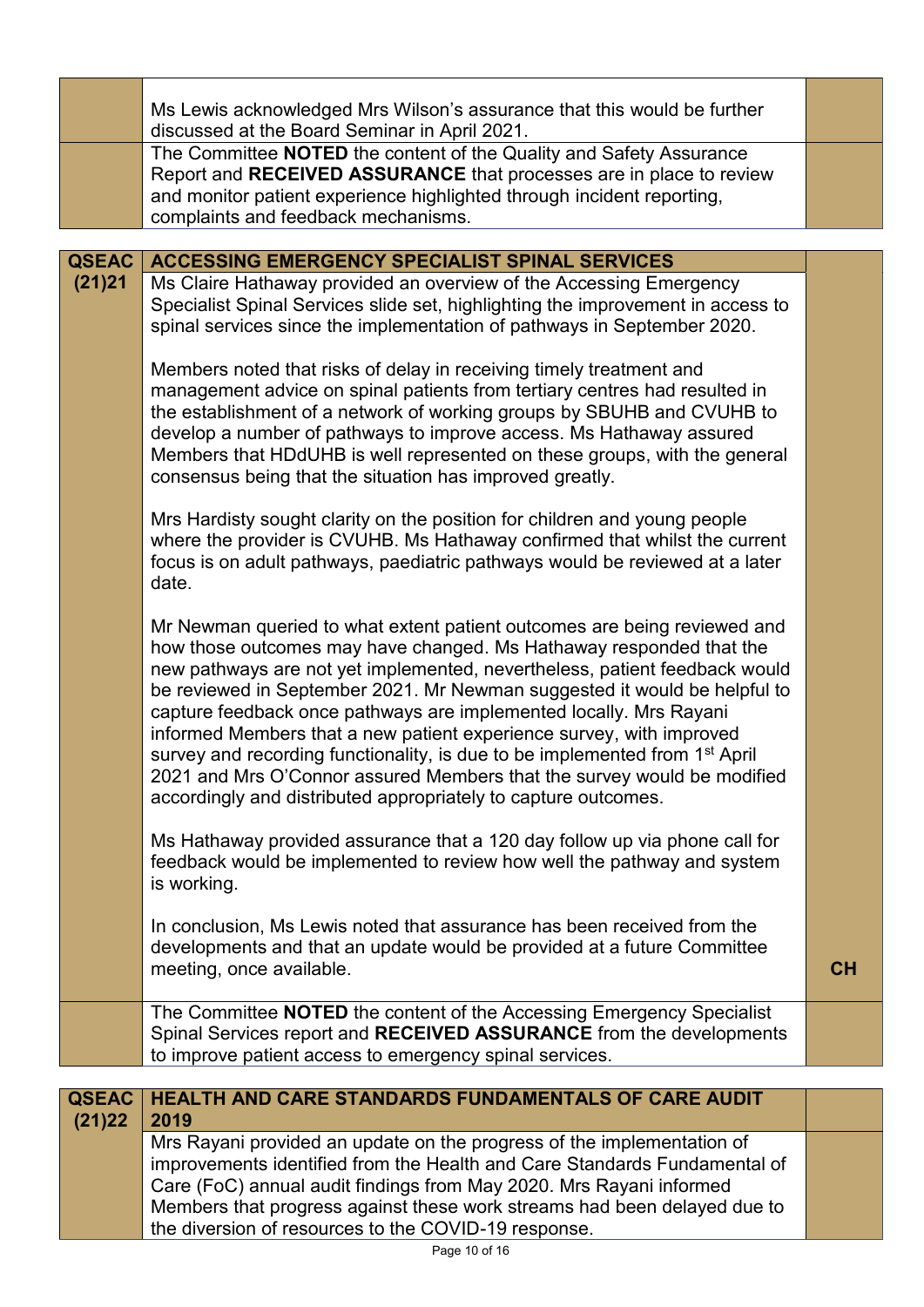|                        | Mrs Rayani informed Members that the Rest and Sleep workstream had been<br>prioritised in the first cohort of the Enabling Quality Improvement in Practice<br>(EQuIP) programme. Ironically, improvements relating to this workstream<br>have been implemented to some extent with the use of sleep masks within<br>field hospitals. Despite the pandemic, Medicines Management improvement<br>workshops had been held during October and November 2020, resulting in an<br>increased awareness around medicines management activity. Mrs Rayani<br>informed Members that work on the second cohort of the EQuIP programme<br>via mini collaboratives would take place during March/April 2021.                                                                                                                                                                                                                                                                                                             |  |
|------------------------|-------------------------------------------------------------------------------------------------------------------------------------------------------------------------------------------------------------------------------------------------------------------------------------------------------------------------------------------------------------------------------------------------------------------------------------------------------------------------------------------------------------------------------------------------------------------------------------------------------------------------------------------------------------------------------------------------------------------------------------------------------------------------------------------------------------------------------------------------------------------------------------------------------------------------------------------------------------------------------------------------------------|--|
|                        | In relation to capturing staff feedback, Mrs Rayani advised that the Senior<br>Nursing Management Team in March 2021 would be discussing the most<br>effective and least disruptive methodology to ensure that staff continue to be<br>at the forefront of all the Health Board does.                                                                                                                                                                                                                                                                                                                                                                                                                                                                                                                                                                                                                                                                                                                       |  |
|                        | Whilst acknowledging the positive compliance by staff and patients, Professor<br>Gammon noted that similar themes arise each year. In terms of Medicines<br>Management workstreams, Professor Gammon enquired whether challenges,<br>such as the quality of documentation and storage, could be managed<br>differently. Mrs Rayani responded that the purpose of the workshops is to<br>address these issues and consider how they can be improved upon<br>differently, adding she was cautiously optimistic that this would result in<br>improvements. Mrs Rayani informed Members on the development of mini<br>collaboratives, forming part of the Quality Improvement approach, as an<br>alternative to a top down approach, to facilitate those directly delivering<br>services to determine how best to tackle such issues.<br>Mrs Rayani concluded that an update would be available in August 2021<br>regarding the change in approach via mini collaboratives to resolve persistent<br>challenges. |  |
|                        | The Committee NOTED the update on the Health and Care Standards<br>Fundamentals of Care Audit 2019 and RECOGNISED the delays in some of<br>the work streams due to the diversion of essential resource to the COVID-19<br>effort.                                                                                                                                                                                                                                                                                                                                                                                                                                                                                                                                                                                                                                                                                                                                                                           |  |
|                        |                                                                                                                                                                                                                                                                                                                                                                                                                                                                                                                                                                                                                                                                                                                                                                                                                                                                                                                                                                                                             |  |
| <b>QSEAC</b><br>(21)23 | <b>CLINICAL AUDIT OUTCOMES UPDATE</b><br>Mr Ian Bebb presented the Clinical Audit Outcomes Update report, providing a<br>current sample of the outcomes from participation with the National Clinical<br>Audit and Outcome Review Programme (NCAORP), including the National<br>Diabetes Foot Care Audit, National Audit of Care at the End of Life (NACEL),<br>National Paediatric Diabetes Audit (NPDA), National Asthma & Chronic<br>Obstructive Pulmonary Disease Audit Programme (NACAP), and the National<br>Hip Fracture Database (NHFD).                                                                                                                                                                                                                                                                                                                                                                                                                                                            |  |
|                        | Mr Bebb suggested to Members that the summary of audits demonstrates the<br>positive amount of audit activity, despite the mandatory audit programme<br>being suspended by WG to allow Health Boards to allocate resources to the<br>pandemic response. In relation to the NHFD, Mr Bebb highlighted that<br>HDdUHB hospital sites have achieved 100% in a number of standards, with<br>BGH achieving 5 <sup>th</sup> best in the UK in several categories for patients admitted to<br>hospital with hip and femoral fractures. Mr Bebb assured Members that areas                                                                                                                                                                                                                                                                                                                                                                                                                                          |  |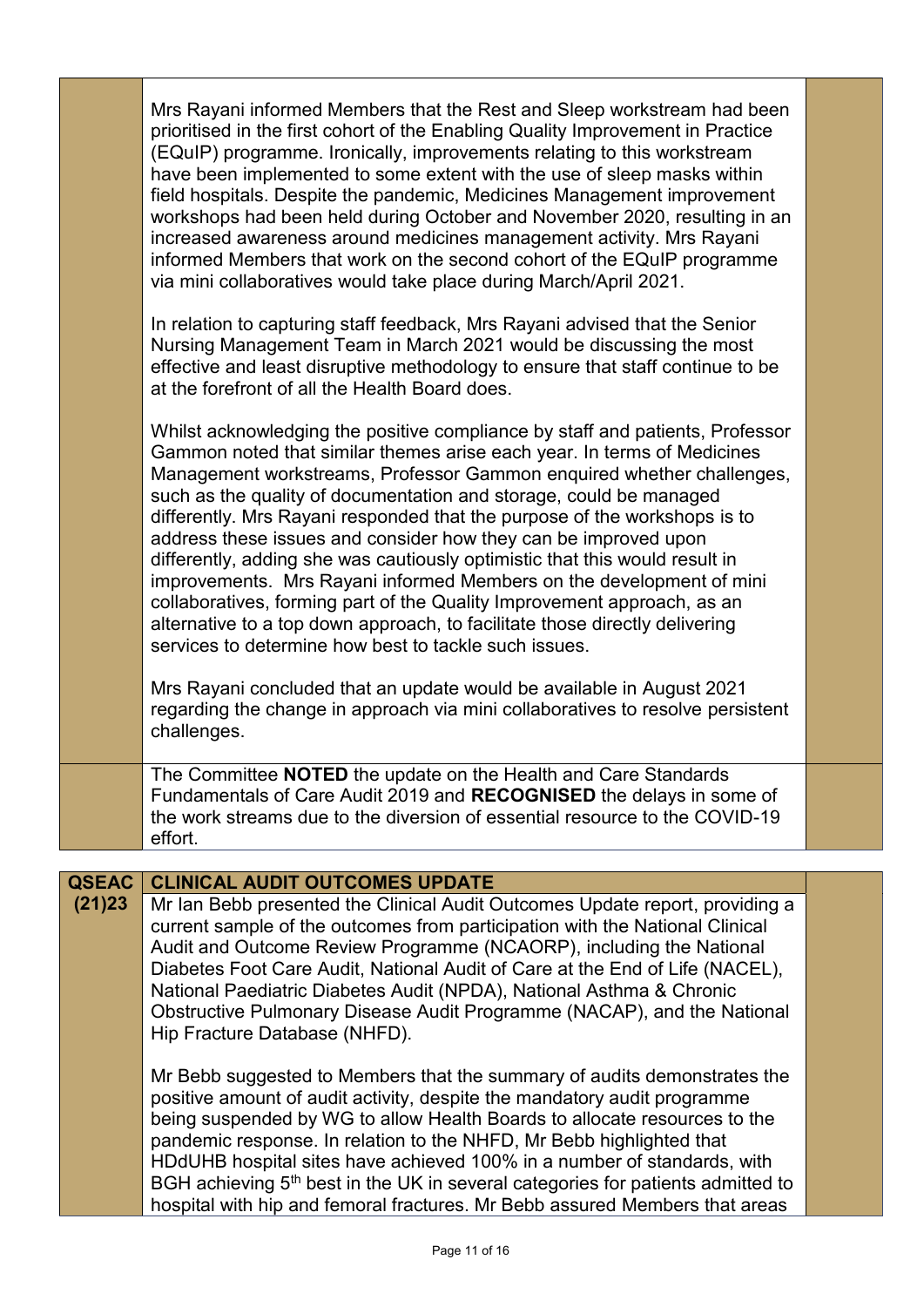|              | with low compliance with NHFD key performance indicators continue to be<br>monitored.                                                                                                                                                                                                                                                                                                                                                                                                                                        |           |
|--------------|------------------------------------------------------------------------------------------------------------------------------------------------------------------------------------------------------------------------------------------------------------------------------------------------------------------------------------------------------------------------------------------------------------------------------------------------------------------------------------------------------------------------------|-----------|
|              | Mrs Rayani commended the work being undertaken by the Health Board's<br>audit team, despite current pressures and staff deployment. Ms Lewis added<br>that the narrative around current audit activity is much stronger than<br>previously and recognised, on behalf of the Committee, the excellent NHFD<br>outcomes at BGH.                                                                                                                                                                                                |           |
|              | In relation to issues identified, Mr Newman queried how improvement is<br>monitored. Mr Bebb responded that an assurance report is submitted to WG<br>and national clinical policy leads. Mr Bebb assured Members that, internally,<br>audit trackers are used to monitor improvement. Mrs Rayani assured<br>Members that audit is a standard item on the new directorate level quality<br>agenda template to support monitoring and improvement in progress<br>achieved.                                                    |           |
|              | In relation to NACAP, Mrs Hardisty enquired whether the outcome of the audit<br>had been incorporated into the change in the pathway as a primary care<br>cluster project. Ms Paterson responded that this will be considered as cluster<br>plans are progressed and assured Members that feedback from national<br>audits are discussed with cluster leads.                                                                                                                                                                 |           |
|              | The Committee NOTED the content of the report and RECEIVED<br><b>ASSURANCE</b> from the benchmarking of current practice with best practice<br>across Wales and the ongoing improvement work undertaken. The Committee<br><b>RECOGNISED</b> the excellent work attributing to Bronglais General Hospital<br>achieving 5 <sup>th</sup> best in the UK for its National Hip Fracture Database audit<br>outcomes.                                                                                                               |           |
|              |                                                                                                                                                                                                                                                                                                                                                                                                                                                                                                                              |           |
| <b>QSEAC</b> | <b>MORTALITY REVIEW OF THE IMPACT ON PATIENTS WAITING FOR A</b>                                                                                                                                                                                                                                                                                                                                                                                                                                                              |           |
| (21)24       | <b>PROCEDURE DURING THE COVID-19 PANDEMIC</b><br>Dr Kloer provided an overview of the Mortality Review of the Impact on<br>Patients Waiting for a Procedure During the COVID-19 Pandemic report, to<br>provide assurance to Members that mortality is subject to robust review and<br>that all mortality data continues to be benchmarked on an all Wales basis.<br>Dr Kloer advised Members that the findings in the report provides a mortality-<br>based review of the impact of COVID-19 on patients waiting at home for |           |
|              | treatment. It does not provide any wider findings on the outcomes or<br>experience of patients during the period of the COVID-19 pandemic, as it may<br>be too early to draw any conclusions. Dr Kloer informed Members that the<br>findings within the report need to form part of a triangulated assessment of the<br>impact upon patients during the COVID-19 period and a review of all COVID-<br>19 deaths, adding that there are currently 197 patients to be reviewed.                                                |           |
|              | Ms Paterson enquired whether the review of all deaths would include care<br>homes. Dr Kloer responded that care homes are currently not included, with<br>the review covering inpatients only. Ms Paterson emphasised the importance<br>of including care home deaths and Dr Kloer agreed to consider the review of<br>care home deaths in the analysis for future reporting.                                                                                                                                                | <b>PK</b> |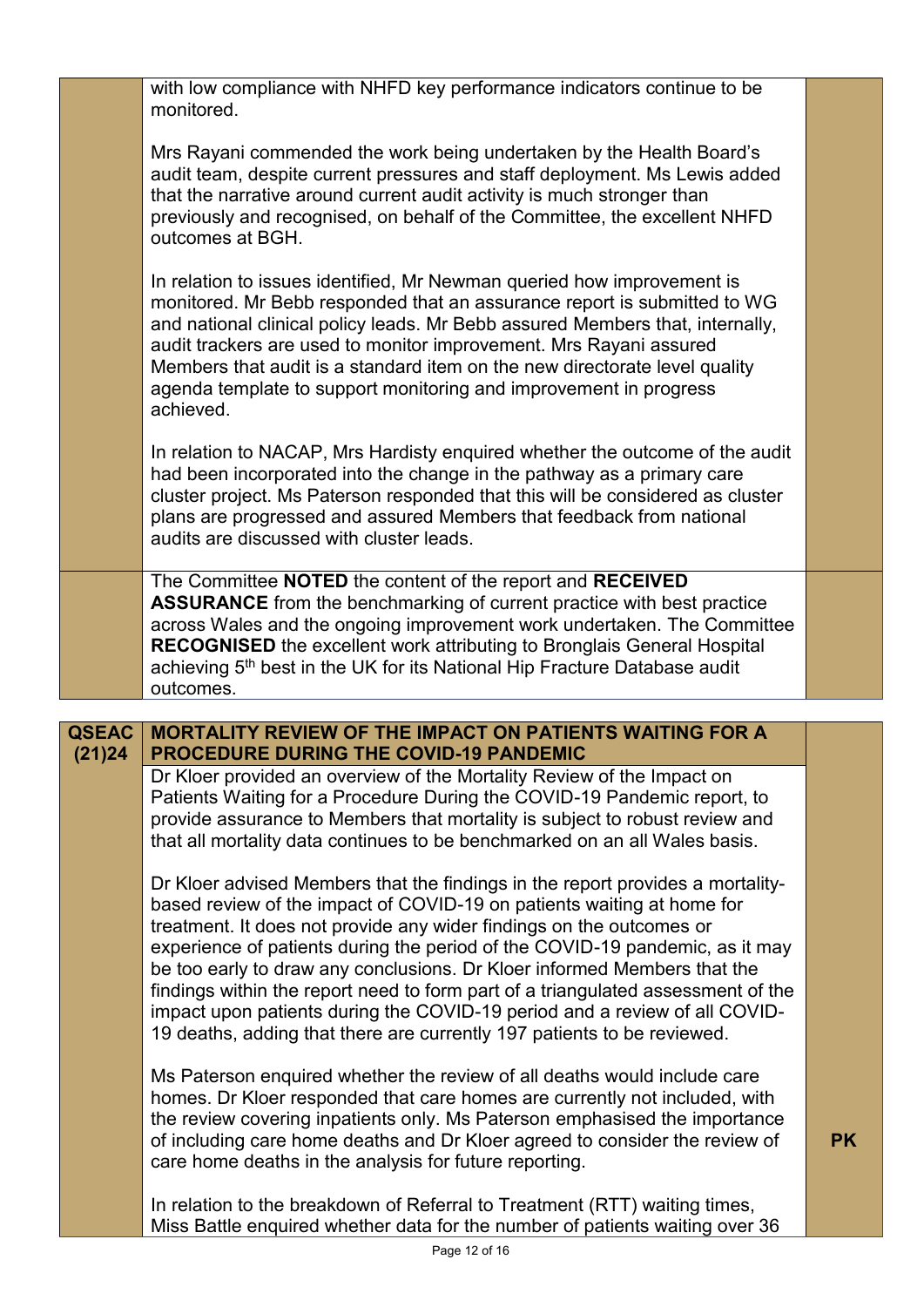|                        | weeks could be sub-divided by specialities. Mr John Evans confirmed this is<br>possible and could be grouped by RTT category for future reporting.                                                                                                                                                                                                                                                                                                                                                                                               | <b>PK/JE</b> |
|------------------------|--------------------------------------------------------------------------------------------------------------------------------------------------------------------------------------------------------------------------------------------------------------------------------------------------------------------------------------------------------------------------------------------------------------------------------------------------------------------------------------------------------------------------------------------------|--------------|
|                        | Mrs Rayani recognised the importance of managing people's expectations<br>surrounding mortality, acknowledging that it may be too early for conclusions<br>to be drawn.                                                                                                                                                                                                                                                                                                                                                                          |              |
|                        | On behalf of the Committee, Ms Lewis received assurance from the report of<br>the diligent work ongoing and that mortality rates will continue to be<br>scrutinised and analysed.                                                                                                                                                                                                                                                                                                                                                                |              |
|                        | The Committee <b>NOTED</b> the content of the Mortality Review of the Impact on<br>Patients Waiting for a Procedure During the COVID-19 Pandemic report and<br><b>RECEIVED ASSURANCE</b> that mortality is subject to robust review and that all<br>mortality data continues to be benchmarked on an all Wales basis.                                                                                                                                                                                                                            |              |
| <b>QSEAC</b>           |                                                                                                                                                                                                                                                                                                                                                                                                                                                                                                                                                  |              |
| (21)25                 | SUSTAINABILITY PLAN FOR FAMILY LIAISON OFFICERS (FLO)<br>Ms Lewis informed Members that the Sustainability Plan for Family Liaison                                                                                                                                                                                                                                                                                                                                                                                                               |              |
|                        | Officers slide set is to be removed from today's agenda. Mrs Rayani assured<br>Members that benchmarking has been completed, however further discussion<br>with Executive Team is required on how to develop the role of FLOs and<br>support patients in a post COVID-19 world.                                                                                                                                                                                                                                                                  |              |
|                        | Professor John Gammon left the Committee meeting                                                                                                                                                                                                                                                                                                                                                                                                                                                                                                 |              |
|                        | Miss Battle enquired whether the role of FLOs in the discharge process had<br>been considered, as they could potentially be a mechanism to expedite<br>arrangements. Mrs Rayani advised that discussions have taken place with<br>Delta and third sector organisations to review the various workstreams.                                                                                                                                                                                                                                        |              |
|                        | Ms Lewis concluded that this is still work in progress and remains very much<br>within the focus of the Committee.                                                                                                                                                                                                                                                                                                                                                                                                                               |              |
|                        | The Committee NOTED that further discussions on the sustainability plan for<br>Family Liaison Officers are ongoing and RECEIVED ASSURANCE that an<br>update would be brought to the Committee later in the year.                                                                                                                                                                                                                                                                                                                                 |              |
| <b>QSEAC</b>           | <b>PREVENT AND CONTEST UPDATE</b>                                                                                                                                                                                                                                                                                                                                                                                                                                                                                                                |              |
| (21)26                 | Ms Lewis advised that, due to time constraints, the PREVENT and CONTEST<br>Update report had been deferred from today's agenda. Mrs Rayani<br>commented that she would review the governance oversight for Emergency<br>Planning and PREVENT with Mrs Wilson, to determine which Committee<br>would be most appropriate to receive a report.                                                                                                                                                                                                     | <b>MR/JW</b> |
|                        |                                                                                                                                                                                                                                                                                                                                                                                                                                                                                                                                                  |              |
| <b>QSEAC</b><br>(21)27 | <b>TRANSCUTANEOUS AORTIC VALVE INSERTION (TAVI) - PROGRESS</b><br><b>REPORT UPDATE TO SWANSEA BAY UNIVERSITY HEALTH BOARD</b><br>Dr Kloer provided an overview of the SBUHB update paper on progress on<br>transcutaneous aortic valve insertion (TAVI), focusing on the progress made<br>in treating patients on the waiting list, together with an update on the external<br>review of the service by the Royal College of Physicians (RCP). Performance<br>data provided further detail on complication rates and the impact of COVID-<br>19. |              |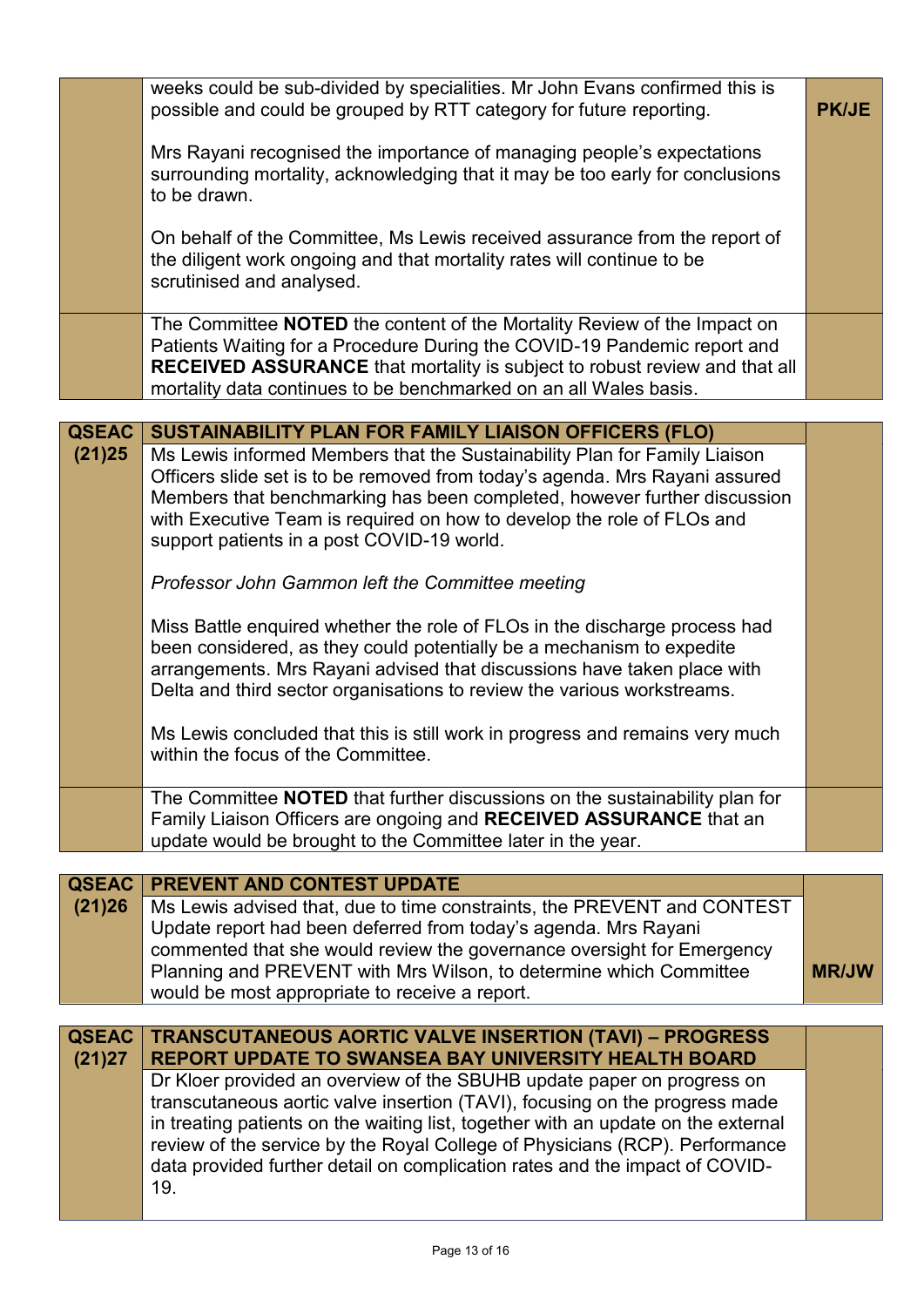| Dr Kloer informed Members that an action plan has been developed by<br>SBUHB in response to the 21 recommendations made in the initial review,<br>and nearly all actions have been completed. Dr Kloer also informed Members<br>that publication of a further review of case notes undertaken by the RCP is<br>awaited.<br>Mrs Hardisty enquired whether there is any feedback from service users on<br>progress. Mrs O'Connor confirmed that no update has been received to date<br>and agreed to liaise with SBUHB in this regard.<br>Ms Lewis enquired what the Committee could expect from a future update. Dr<br>Kloer advised that SBUHB's report on the final RCP review should be<br>presented to the Committee for completeness. Members agreed that routine<br>reporting to the Committee would be useful to consider a review of the quality<br>and safety of patient care from within services provided by other Health<br>Boards. | LOC |
|------------------------------------------------------------------------------------------------------------------------------------------------------------------------------------------------------------------------------------------------------------------------------------------------------------------------------------------------------------------------------------------------------------------------------------------------------------------------------------------------------------------------------------------------------------------------------------------------------------------------------------------------------------------------------------------------------------------------------------------------------------------------------------------------------------------------------------------------------------------------------------------------------------------------------------------------|-----|
|                                                                                                                                                                                                                                                                                                                                                                                                                                                                                                                                                                                                                                                                                                                                                                                                                                                                                                                                                |     |
| The Committee <b>NOTED</b> the content of the Transcutaneous Aortic Valve<br>Insertion (TAVI) Progress Report Update to Swansea Bay University Health<br>Board and RECEIVED ASSURANCE that the quality and safety of patient<br>care from within services provided by other Health Boards would be routinely<br>reported to the Committee.                                                                                                                                                                                                                                                                                                                                                                                                                                                                                                                                                                                                     |     |

| QSEAC   OPERATIONAL QUALITY, SAFETY AND EXPERIENCE SUB-COMMITTEE<br>$(21)28$ EXCEPTION REPORT |  |
|-----------------------------------------------------------------------------------------------|--|
| No report presented as the January 2021 meeting had been cancelled.                           |  |

|        | QSEAC   LISTENING & LEARNING SUB-COMMITTEE EXCEPTION REPORT                                             |  |
|--------|---------------------------------------------------------------------------------------------------------|--|
| (21)29 | The Exception Report from the Listening & Learning Sub-Committee (L&LSC)                                |  |
|        | was presented, with no comments received from Members.                                                  |  |
|        | The Committee NOTED the content of the Exception Report from the Listening<br>& Learning Sub-Committee. |  |

| QSEAC   RESEARCH & DEVELOPMENT (R&D) SUB-COMMITTEE EXCEPTION        |  |
|---------------------------------------------------------------------|--|
| $(21)30$ REPORT                                                     |  |
| No report presented as the January 2021 meeting had been cancelled. |  |

| <b>QSEAC</b> | <b>INFECTION, PREVENTION AND CONTROL UPDATE</b>                                 |  |
|--------------|---------------------------------------------------------------------------------|--|
| (21)31       | Mrs Rayani summarised the content of the Infection, Prevention and Control      |  |
|              | slide set, advising that all infections continue to be monitored despite the    |  |
|              | impact of COVID-19. Mrs Rayani further advised that steady improvement has      |  |
|              | been made against the Infection Reduction expectations set out within the       |  |
|              | NHS Delivery Framework. Mrs Rayani assured Members that learning from           |  |
|              | other Health Boards is being adopted at pace, providing the example of staff    |  |
|              | wearing long sleeved gowns impacting on hand hygiene efficacy. Mitigation       |  |
|              | has been introduced to prevent this occurring with staff in Critical Care areas |  |
|              | trialling the rolling up of sleeves to ensure Bare Below the Elbow where, due   |  |
|              | to COVID-19, gowns have been introduced.                                        |  |
|              |                                                                                 |  |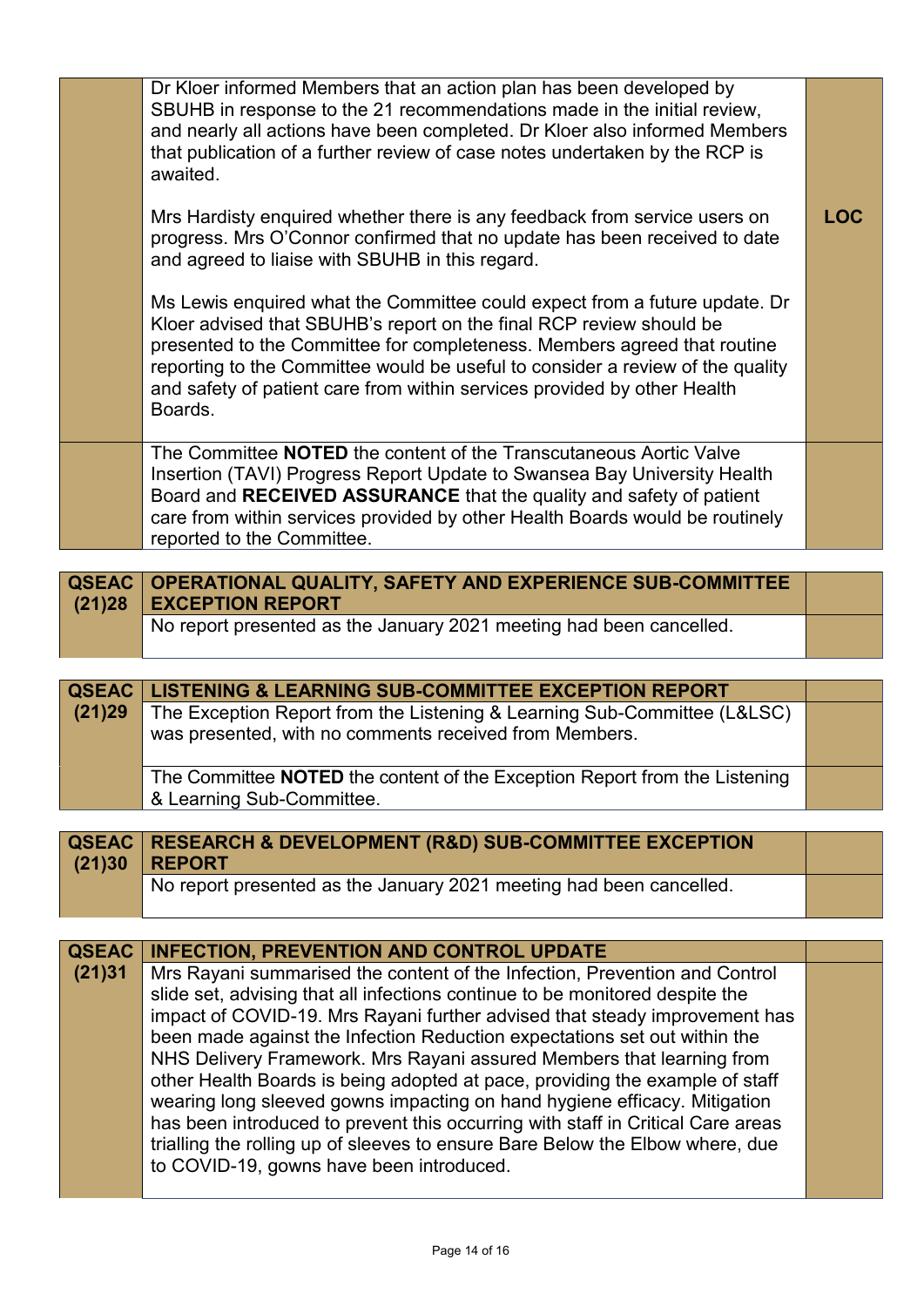| The Committee NOTED the content of the slide set and RECEIVED                      |  |
|------------------------------------------------------------------------------------|--|
| <b>ASSURANCE</b> that all infections continue to be monitored during the pandemic. |  |

| <b>QSEAC   SAFEGUARDING UPDATE  </b>                                        |  |
|-----------------------------------------------------------------------------|--|
| (21)32 No report presented as the December 2020 meeting had been cancelled. |  |
|                                                                             |  |

| (21)33 | QSEAC   QUALITY, SAFETY & EXPERIENCE ASSURANCE COMMITTEE WORK<br><b>PLAN 2020/21</b>              |  |
|--------|---------------------------------------------------------------------------------------------------|--|
|        | The Committee received the Quality, Safety & Experience Assurance<br>Committee Work Plan 2020/21. |  |
|        | The Committee NOTED the Quality, Safety & Experience Assurance<br>Committee Work Plan 2020/21.    |  |

| <b>QSEAC QUALITY, SAFETY &amp; EXPERIENCE ASSURANCE COMMITTEE DECISION</b><br>(21)34   TRACKER 2020/21- AMBER ACTIONS ONLY |  |
|----------------------------------------------------------------------------------------------------------------------------|--|
| No report presented as all actions have been completed.                                                                    |  |

| <b>QSEAC   QUALITY, SAFETY &amp; EXPERIENCE ASSURANCE COMMITTEE SUB-</b><br>(21)35 COMMITEES DECISION TRACKER 2020/21 - AMBER ACTIONS ONLY |  |
|--------------------------------------------------------------------------------------------------------------------------------------------|--|
| No report presented as all actions have been completed.                                                                                    |  |

#### **QSEAC (21)36 ANY OTHER BUSINESS - COMMISIONED SERVICES: LONG TERM AGREEEMENTS AND QUALITY ASSURANCE UPDATE**

Ms Lewis confirmed that the agenda item due to be presented at the In-Committee meeting could be presented to the main Committee meeting.

*Mr Simon Shelton joined the Committee meeting*

Mrs Sian Passey provided an overview of the Commissioned Services: Long Term Agreement and Quality Assurance Update slide set, highlighting the concern and associated risk regarding how quality is addressed within the Health Board's Long Term Agreement (LTA) contracts. Mrs Passey advised Members of the requirement to ensure that the quality agenda is addressed through LTA contracts and the contract management process.

Mrs Passey informed Members that SBUHB remains the main commissioning area for the Health Board with commissioning arrangements primarily performance driven with little prominence given to the quality agenda. Mrs Passey assured Members that quality is now embedded within all LTAs and that SBUHB and Powys Teaching Health Board have agreed to align quality metrics into 2021/22 contracts. Mrs Passey assured Members that quality is now a standing agenda item at contract management meetings with Quality and Service Leads in attendance, providing examples of the latest meeting held with SBUHB and a Spinal Services meeting to develop a commissioning strategy for the spinal pathway.

Mrs Passey highlighted that although patient experience had not previously been discussed in detail, it will be incorporated into contracts as a key metric going forward.